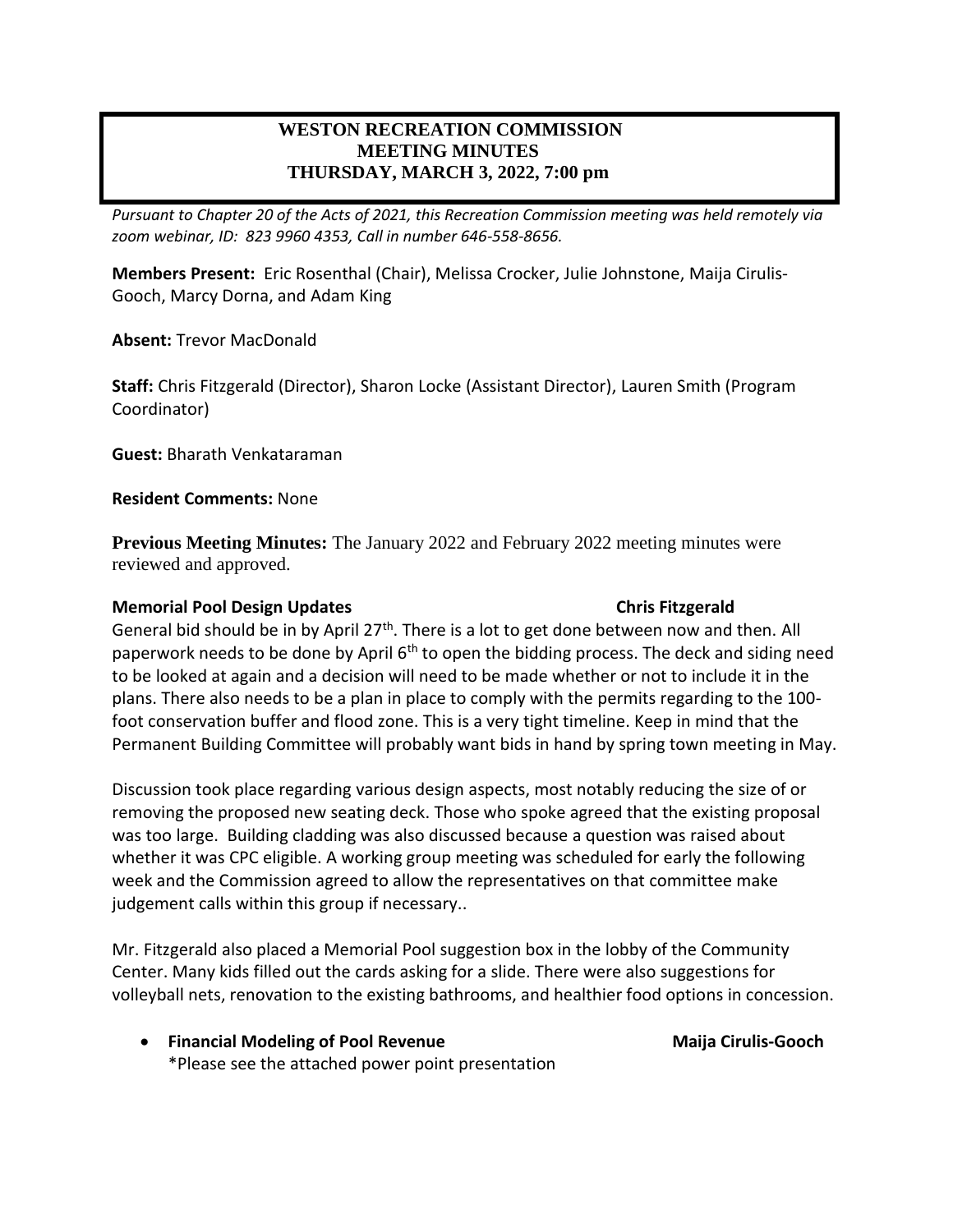Ms. Cirulis-Gooch showed in her presentation that there was a steady revenue decline of 15% per year. But in 2021 the summer after COVID there was a huge bump but probably due to people being at home and not everything being open yet. No improvements to the pool will most likely result in a continued downward trend in revenue. Ms. Cirulis-Gooch showed projections of increased revenue with improvements.

• **Strategies with Town Committees Chris Fitzgerald/Eric Rosenthal** CPC has been changed from March  $7<sup>th</sup>$  to march 14<sup>th</sup> at 7:00 pm. This will be more of a discussion. Ms. Dorna feels that Ms. Cirulis-Gooch's financial presentation would be very helpful to the CPC. Mr. Rosenthal will also attend the CPC meeting. The Council on Aging (COA) meeting will be held on March  $17<sup>th</sup>$ . Ms. Cirulis-Gooch will present at this meeting. The Finance Committee Meeting is also on March  $17<sup>th</sup>$ . Mr. Rosenthal and Ms. Cirulis-Gooch will also present to FINCOM. The PBC meeting will be held on March  $16<sup>th</sup>$ .

Activitas is helping the Recreation Master Plan Committee identify potential sites for pickleball courts. Design fees will be around \$55,000 - \$95,000. The Master Plan Committee is not prepared to go to CPC and instead, Pickleball will be submitted asking to be put on the warrant using general funds. It was reported that RMPSC would meet later in the month to further narrow location as part of the ongoing feasibility process.

### **Town Center Celebration Julie Johnstone**

There is a lot of intense planning taking place. The town has hired event planner Dusty Rhodes to over see the event. The celebration will have a block party type feel and will offer events for everyone all day long. The celebration is scheduled for Saturday May 21<sup>st</sup>. Recreation has been asked to supply about 20 employees to help on the day of the event.

### **CPC Update Marcy Dorna Marcy Dorna Marcy Dorna**

The three top things that CPC is focusing on right now is the Case Park Restoration, a study on modern homes, and Merriam Village.

### **Rail Trail Update Eric Rosenthal**

There are some residual funds for plantings from the second phase. The Town Center Celebration would like to incorporate the Rail Trail in some way either though a walk, run, or hike. Rail Trail Clean -Up day is Saturday April 23<sup>rd</sup>. Recreation Commission should email Mr. Rosenthal if interested in helping. The RTC is working on a way to honor Paul Penfield, maybe naming a portion of the trail after him.

**Future Meeting:** Thursday March 31, 2022, 7 PM.

*Meeting Adjourned at 8:55 pm*

# **Pickleball Chris Fitzgerald/Melisa Crocker**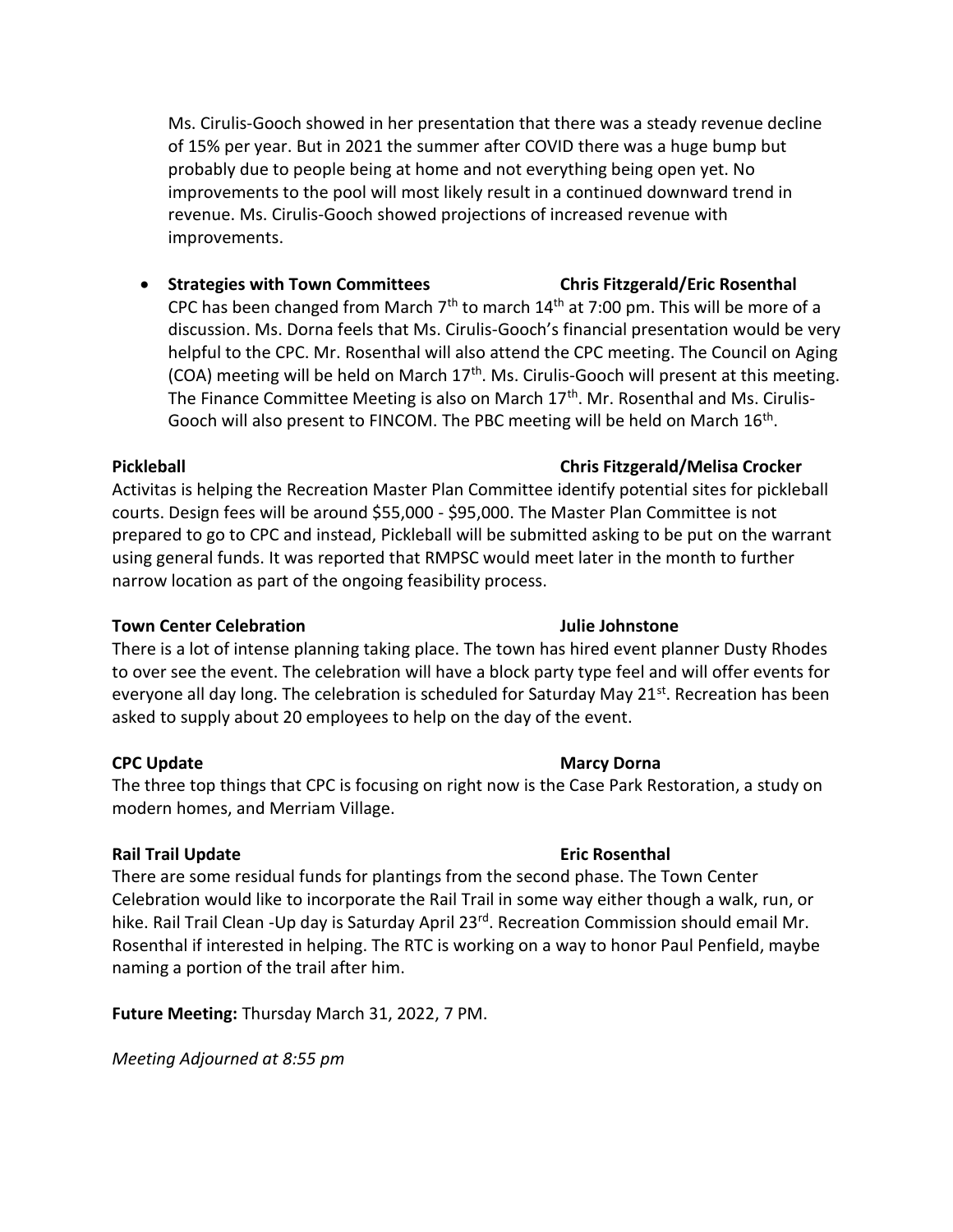**Attachment 1:** Financial modeling of pool revenue.